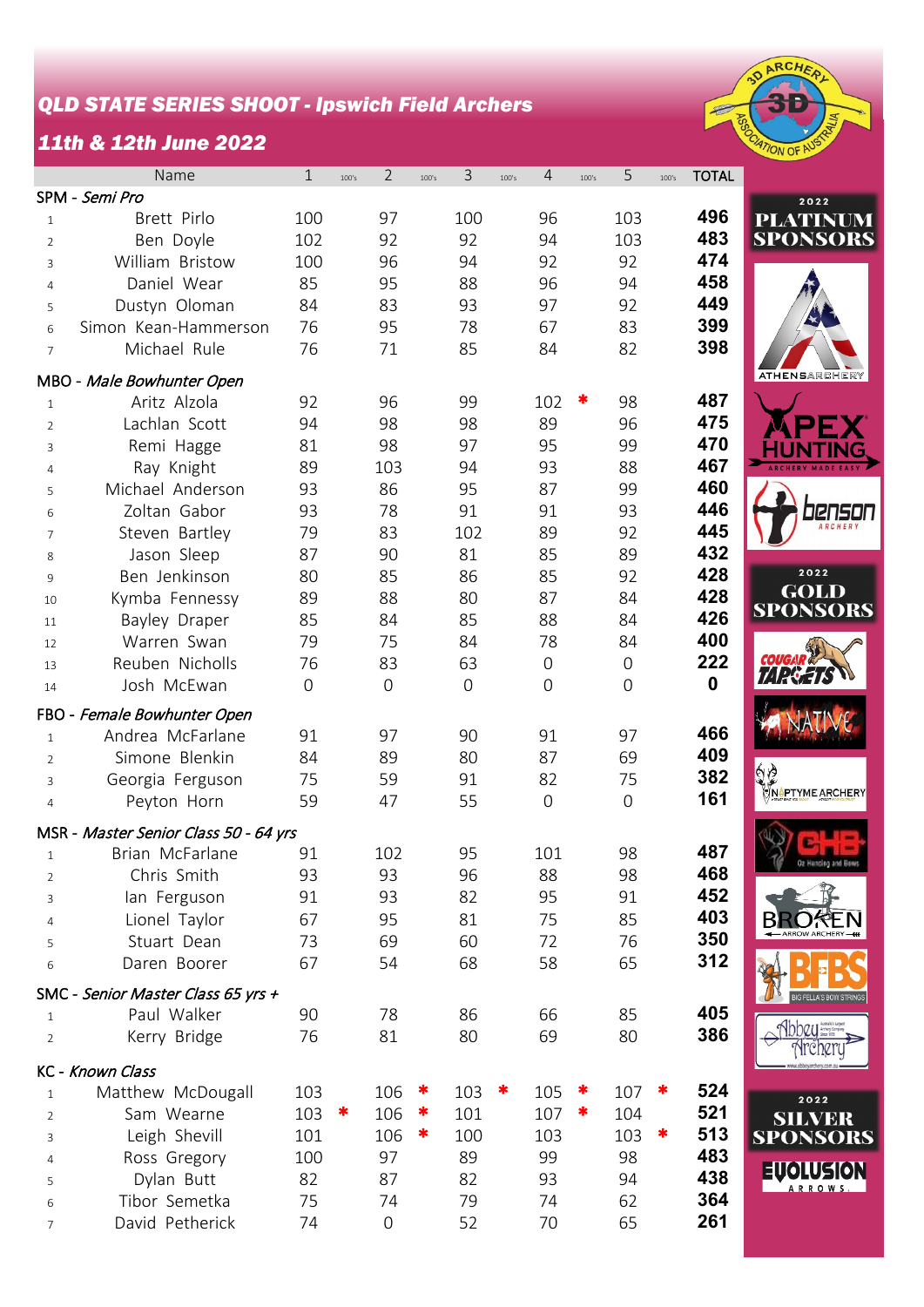|                | MBR - Male Bowhunter Release           |             |                |                |          |    |     |                         |
|----------------|----------------------------------------|-------------|----------------|----------------|----------|----|-----|-------------------------|
| $\mathbf{1}$   | Justin Herbohn                         | 88          | 91             | 88             | 87       | 92 | 446 |                         |
| $\overline{2}$ | Brenton Addington                      | 89          | 72             | 88             | 95       | 86 | 430 |                         |
| 3              | Steven Carvolth                        | 92          | 89             | 84             | 89       | 71 | 425 |                         |
|                | FBR - Female Bowhunter Release         |             |                |                |          |    |     | 2022<br>PLATINUM        |
| $\mathbf{1}$   | Cheryl Thomson                         | 57          | 38             | 66             | 74       | 59 | 294 | <b>SPONSORS</b>         |
|                | AHC - Advanced Hunter Class            |             |                |                |          |    |     |                         |
| $\mathbf{1}$   | Stefan Ivanisevic                      | 94          | 99             | 98             | 105<br>∗ | 90 | 486 |                         |
| $\overline{2}$ | Troy Carter                            | 88          | 96             | 100            | 94       | 90 | 468 |                         |
| 3              | Alan Rutherford                        | 86          | 93             | 92             | 98       | 92 | 461 |                         |
| 4              | Steven Parker                          | 79          | 86             | 88             | 99       | 96 | 448 | <b>ATHENSARCHERY</b>    |
| 5              | Darren Smith                           | 95          | 89             | 89             | 82       | 92 | 447 |                         |
| 6              | Joel Boorer                            | 84          | 93             | 96             | 79       | 90 | 442 |                         |
| $\overline{7}$ | Jason Reedman                          | 87          | 83             | 87             | 84       | 90 | 431 |                         |
| 8              | Peter Idskes                           | 89          | 78             | 86             | 96       | 81 | 430 |                         |
| 9              | Nate Butterfield                       | 68          | 77             | 81             | 89       | 88 | 403 |                         |
| 10             | Scott Martin                           | 71          | 90             | 76             | 79       | 83 | 399 |                         |
| 11             | Jaxson Terra                           | 73          | 66             | 64             | 64       | 65 | 332 |                         |
|                | HC - Hunter Class                      |             |                |                |          |    |     |                         |
| $\mathbf{1}$   | Steven Vamplew                         | 85          | 95             | 91             | 77       | 87 | 435 | 2022<br><b>GOLD</b>     |
| 2              | Kynan Bates                            | 90          | 89             | 84             | 79       | 83 | 425 | <b>SPONSORS</b>         |
| 3              | Andrew Ferguson                        | 72          | 89             | 76             | 72       | 83 | 392 |                         |
| 4              | Rod Zinn                               | 80          | 83             | 71             | 62       | 76 | 372 |                         |
| 5              | Dane Idell                             | 81          | 76             | 85             | 48       | 82 | 372 |                         |
| 6              | Darren Jones                           | 67          | 56             | 65             | 66       | 80 | 334 |                         |
| $\overline{7}$ | Jake Idell                             | 85          | 70             | 70             | 43       | 64 | 332 |                         |
|                | FHC - Female Hunter Class              |             |                |                |          |    |     |                         |
| $\mathbf{1}$   | Rae Mutze                              | 94          | 87             | 90             | 92       | 95 | 458 |                         |
| $\overline{2}$ | Alison Hook                            | 75          | 92             | 85             | 86       | 89 | 427 | NetTYME ARCHERY         |
| 3              | Natalie Henderson                      | 78          | 85             | 93             | 75       | 90 | 421 |                         |
| 4              | Holly Boon                             | $\mathbf 0$ | $\overline{0}$ | $\overline{0}$ | 88       | 88 | 176 |                         |
|                | MBF - Male Bowhunter Fingers           |             |                |                |          |    |     |                         |
| $\mathbf{1}$   | Dwayne Callon                          | 83          | 78             | 75             | 66       | 81 | 383 |                         |
| $\overline{2}$ | David Codrington                       | 41          | 55             | 52             | 36       | 50 | 234 |                         |
|                |                                        |             |                |                |          |    |     |                         |
|                | RU - Recurve Unaided<br>Richard Peters | 83          | 82             | 81             | 74       | 84 | 404 | <b>G FELLA'S BOW ST</b> |
| $\mathbf{1}$   |                                        |             |                |                |          |    | 287 |                         |
| $\overline{2}$ | Teneille Fowler                        | 64          | 47             | 51<br>62       | 63       | 62 | 270 |                         |
| 3              | Richard Vranesic                       | 46          | 33             |                | 60       | 69 |     |                         |
|                | TRAD - Traditional                     |             |                |                |          |    |     | 2022                    |
| $\mathbf{1}$   | Greg Fowler                            | 76          | 79             | 68             | 62       | 68 | 353 | <b>SILVER</b>           |
| $\overline{2}$ | Peter Blackford                        | 72          | 52             | 66             | 73       | 65 | 328 | <b>SPONSORS</b>         |
|                | LB - Longbow                           |             |                |                |          |    |     | EUOLUSION               |
| 1              | Scott Hayden                           | 54          | 67             | 57             | 75       | 76 | 329 | <b>ARROWS</b>           |